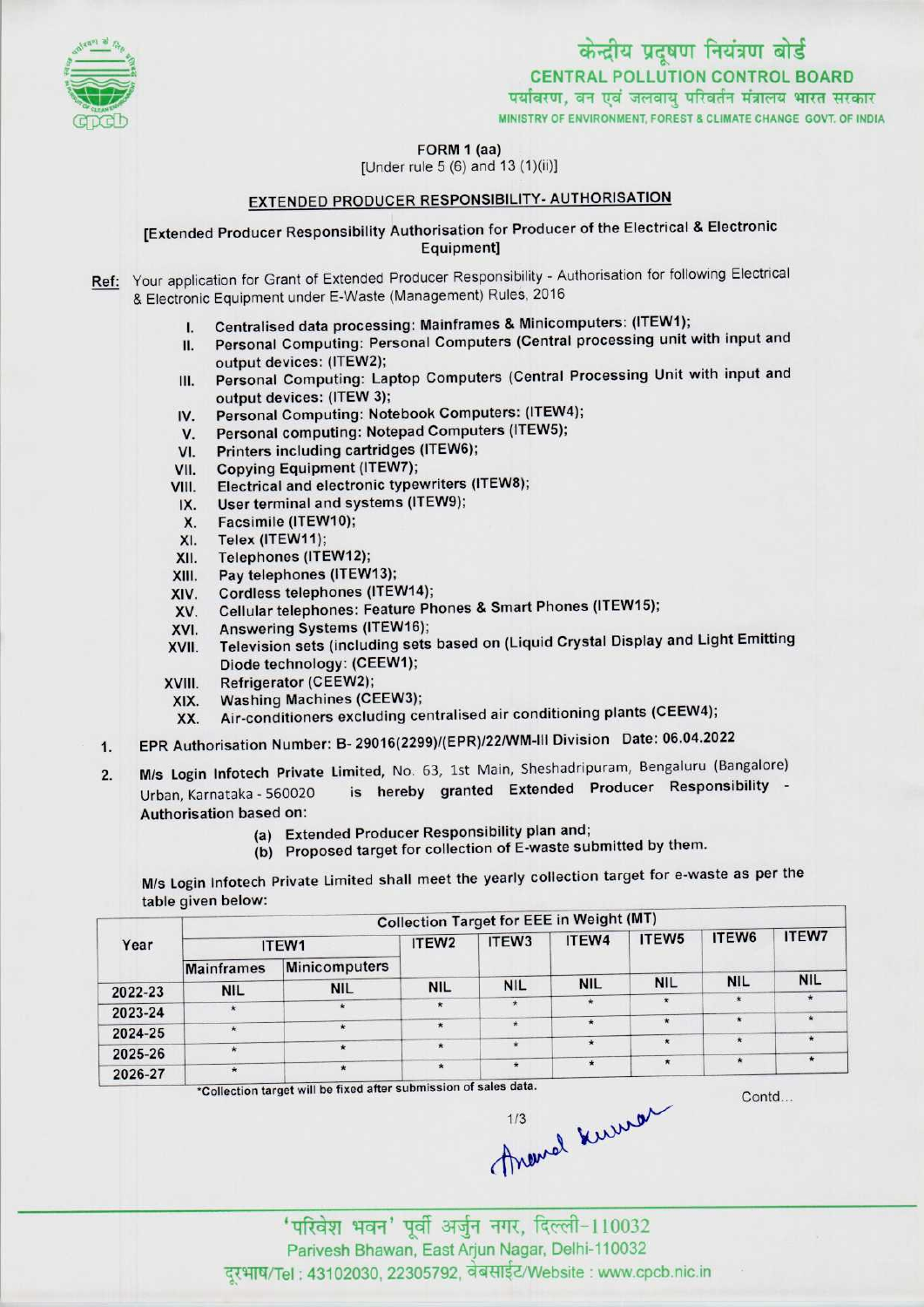

| $110111$ $P^2$ |            |            |              |                                                                                                                                                                                                                                                                                                                     |            | <b>Collection Target for EEE in Weight (MT)</b> |                      |                                        |                        |
|----------------|------------|------------|--------------|---------------------------------------------------------------------------------------------------------------------------------------------------------------------------------------------------------------------------------------------------------------------------------------------------------------------|------------|-------------------------------------------------|----------------------|----------------------------------------|------------------------|
|                |            |            |              |                                                                                                                                                                                                                                                                                                                     | ITEW12     | ITEW13<br><b>NIL</b>                            | ITEW14<br><b>NIL</b> | ITEW15                                 |                        |
| Year           | ITEW8      | ITEW9      | ITEW10       | ITEW11                                                                                                                                                                                                                                                                                                              |            |                                                 |                      | Feature<br><b>Phones</b><br><b>NIL</b> | Smart<br><b>Phones</b> |
|                |            |            |              |                                                                                                                                                                                                                                                                                                                     |            |                                                 |                      |                                        | <b>NIL</b>             |
|                | <b>NIL</b> | <b>NIL</b> | <b>NIL</b>   | <b>NIL</b>                                                                                                                                                                                                                                                                                                          | <b>NIL</b> |                                                 |                      |                                        |                        |
| 2022-23        |            |            | $\star$      |                                                                                                                                                                                                                                                                                                                     |            | $\star$                                         | $\star$              |                                        |                        |
| 2023-24        |            |            |              |                                                                                                                                                                                                                                                                                                                     | $\star$    |                                                 | $\star$              | $\star$                                | 声                      |
|                | $\star$    | $\star$    | $\star$      | $\star$                                                                                                                                                                                                                                                                                                             |            |                                                 |                      | $\star$                                | ÷                      |
| 2024-25        |            |            |              | $\star$                                                                                                                                                                                                                                                                                                             |            | $\star$                                         | $\star$              |                                        |                        |
|                |            | $\star$    | $\star$      |                                                                                                                                                                                                                                                                                                                     |            |                                                 | $\star$              |                                        |                        |
| 2025-26        |            |            | $\star$<br>大 | $\star$                                                                                                                                                                                                                                                                                                             |            |                                                 |                      |                                        |                        |
| 2026-27        | ☀.         |            |              | $\frac{1}{2}$ $\frac{1}{2}$ $\frac{1}{2}$ $\frac{1}{2}$ $\frac{1}{2}$ $\frac{1}{2}$ $\frac{1}{2}$ $\frac{1}{2}$ $\frac{1}{2}$ $\frac{1}{2}$ $\frac{1}{2}$ $\frac{1}{2}$ $\frac{1}{2}$ $\frac{1}{2}$ $\frac{1}{2}$ $\frac{1}{2}$ $\frac{1}{2}$ $\frac{1}{2}$ $\frac{1}{2}$ $\frac{1}{2}$ $\frac{1}{2}$ $\frac{1}{2}$ |            |                                                 |                      |                                        |                        |

**Follection target will be fixed after submission of sales data** 

| the control of the control of the control of the control of the control of the control of the control of the control of the control of the control of the control of the control of the control of the control of the control |            |            |                   | <b>Collection Target for EEE in Weight (MT)</b> |              |
|-------------------------------------------------------------------------------------------------------------------------------------------------------------------------------------------------------------------------------|------------|------------|-------------------|-------------------------------------------------|--------------|
| Year                                                                                                                                                                                                                          |            |            | CEEW <sub>2</sub> |                                                 | CEEW4        |
|                                                                                                                                                                                                                               | ITEW16     | CEEW1      |                   | <b>NIL</b>                                      | <b>NIL</b>   |
| 2022-23                                                                                                                                                                                                                       | <b>NIL</b> | <b>NIL</b> | <b>NIL</b>        |                                                 | $\pmb{\ast}$ |
| 2023-24                                                                                                                                                                                                                       |            |            |                   |                                                 |              |
| 2024-25                                                                                                                                                                                                                       |            |            |                   |                                                 |              |
| 2025-26                                                                                                                                                                                                                       |            |            |                   |                                                 |              |
| 2026-27                                                                                                                                                                                                                       |            |            |                   |                                                 |              |

27 **Figure 12 and 20 Year 20 a** fixed after submission of sales data.

# The Authorisation shall be valid for a period of five (5) years from date of issue with following  $3.$ conditions:

- i. You shall strictly follow the approved Extended Producer Responsibility plan, a copy of which is i. You shall strictly follow the missing term in the strict of the strict of the strict of the strict of the strict of the strict of the strict of the strict of the strict of the strict of the strict of the strict of the s
- enclosed herewith as Enclosure in the details or collection Centres are set up or designated Bridger.
- the details given in the Extended Producer Responsibility plan and that shall be completed<br>before the proposed dates if any in the EPR Plan (list of collection Centres and the toll free is before the proposed date of the molecules.<br>- waste in the second to PRO M/s Swach Enviro E-Waste
- Indian Pumbers for reverse logistics enclosed,<br>Not be all ensure that all the collected e-waste is channelized to PRO M/s Swach Enviro E-West India Pvt. Ltd.,  $3^{rd}$  floor, H N 13, BLK-PU, Pitampura, North West Delhi, Delhi-110034 and records shall be maintained at recycler/dismantler and your end;
- india Pyt. Ltd., 3<sup>-</sup> floor, in Form-2, but the and your end;<br>coords shall be maintained at recycler/dismantler and your end; e-waste and make such records
- You shall maintain records, in Form-2 of these Board; v. You shall maintain records, in Form-<br>example for scrutiny by Central Pollution Control Board Control Board on or before 30th You shall file annual returns in Form-3 to the Gennar Following relates.
- day of June following the financial year to which that returns relates.<br>vi. General Terms & Conditions of the Authorisation:

- General Terms & Conditions of the Authorisation:<br>havith provisions of the Environment (Protection) Act, 1986 a. The authorisation shall comply with provisions of the Environment (Frotection, 1999)<br>and the E-waste (Management) Rules, 2016 made there under;
- 
- and the E-waste (Management) Rules, 2016 made there under;<br>The authorisation or its renewal shall be produced for inspection at the request of an officer<br>authorised by the Central Pollution Control Board;<br>Any change in the b. The authorisation of its reflection Control Board;<br>authorised by the Central Pollution Control Board; authorised by the Schneithern Extended Producer Responsibility plan should be interested by  $C.$
- 

Central Pollution Control Board within sixty days;

Contd..